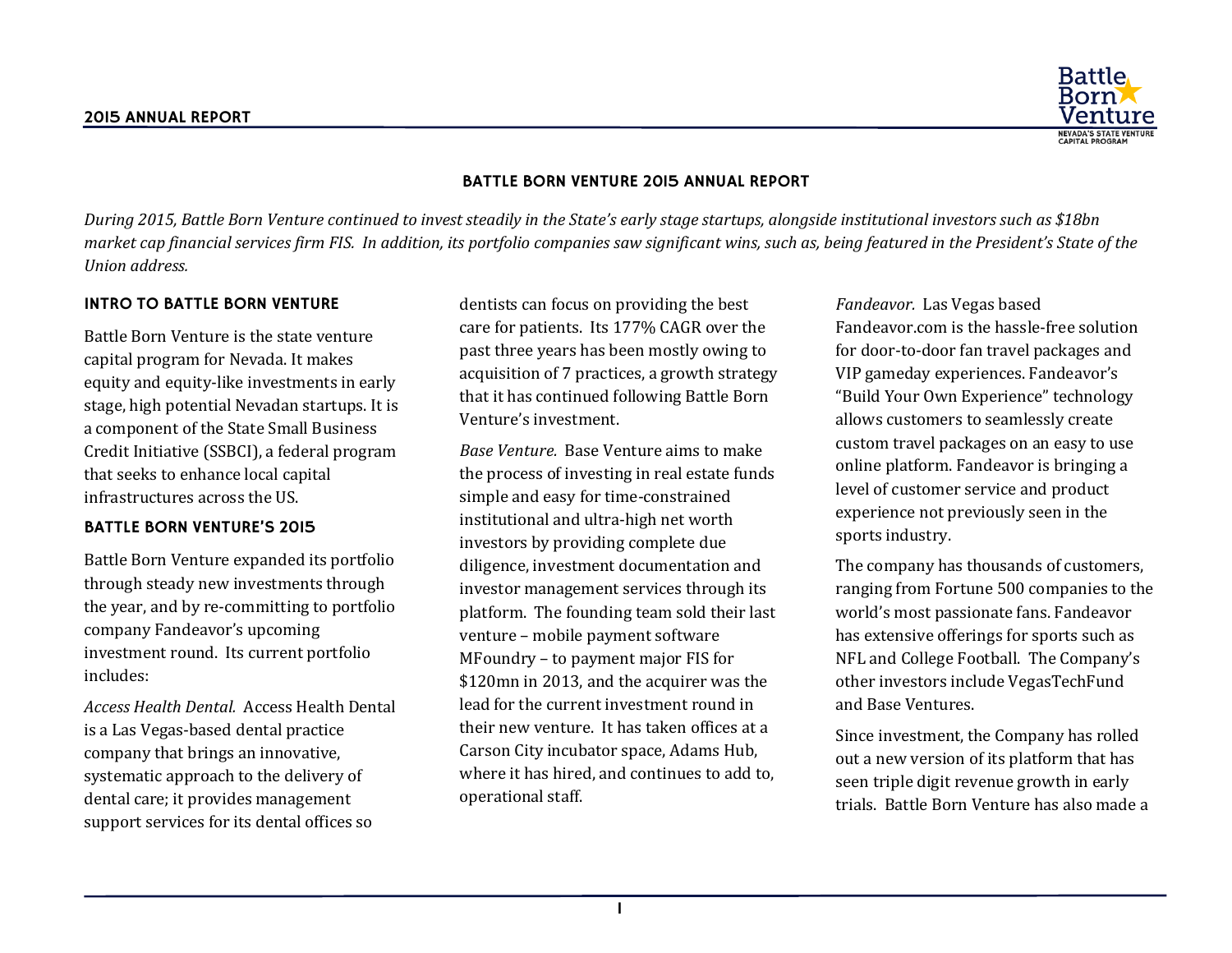

conditional commitment to its next investment round.

*TransWorldHealth.* Reno, NV-based TransWorldHealth provides productivity software to the \$1bn+ safety net healthcare market. The platform incorporates advanced fuzzy logic matching to identify and locate patients as well as sophisticated forecasting algorithms, such as, the likely number of patients that a clinic will see in the following week. The platform integrates with leading electronic health record (EHR) providers, rather than replacing their offerings.

TransWorldHealth's prior investors include Reno Angels, along with a number of private angel investors.

*Wedgies.* Wedgies is a Las Vegas-based inline social media polling software company. Wedgies allow you to: easily create attractive, responsive polls from a selection of templates, embed the same poll across multiple sites (WordPress, Twitter, Facebook, Tumblr), allows the user to respond directly in those sites, see responses in real time (hundreds of thousands of votes in milliseconds) collated across platforms, and display these to

respondents. The Company's customers include Fortune 500 companies, such as Procter & Gamble, and media majors, for instance, the Wall Street Journal and the Times of London. Battle Born's coinvestors in the round include Graycroft Partners and VegasTechFund. Wedgies' other investors include 500 Startups and SVAngel.

After Battle Born Venture's investment, Wedgies was featured in President Obama's State of the Union address, providing live social media polling through the event. The addition of the White House as a client is, of course, a significant win for the Las Vegas-based startup

#### BATTLE BORN VENTURE'S DEMOGRAPHICS

Battle Born Venture accepts applications through the Gust platform, and all applications are evaluated by an independent Investment Advisory Committee. Investment decisions are ultimately made by the Nevada Governor's Office of Economic Development.

The most common reason for an application to be rejected is that the startup is either based outside of the State or is too early stage: Battle Born Venture does not

invest in pre-revenue companies nor in companies not based in Nevada. These applicants were each referred to free mentoring services in state.

*Battle Born Venture Applications By Sector*



Source: Battle Born Venture

In 2015, the program's sector coverage was similar to that in 2014, with 26% of applications from the software sector and 20% from healthcare. Logistics and operations became a larger portion of applications and this may be influenced by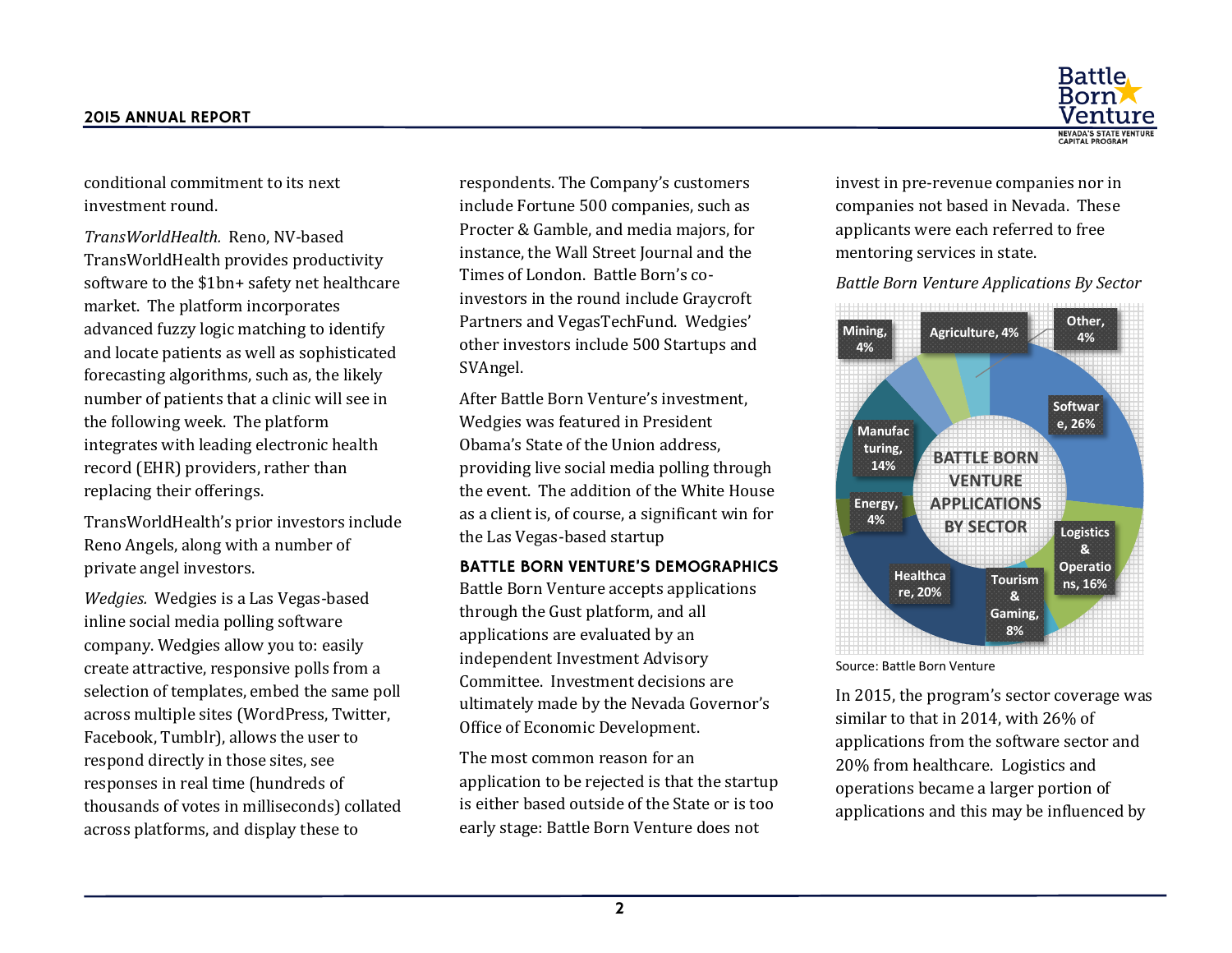

the State's attraction of new manufacturing facilities, such as Tesla.

As would be expected given the demographics of Nevada, there were more applications from Las Vegas (41%) based startups than from those in Reno (12%) or elsewhere in Nevada (12%).

# *Battle Born Venture Apps By Location*



Source: Battle Born Venture

## PROGRAM UPDATES

During the first half of the year, Battle Born Venture worked with US Treasury to craft and enact revised conflict of interest policies for the program, based on learnings from other states. Battle Born Venture has remained fully compliant with US Treasury requirements throughout its operating history.

In addition, Battle Born Venture worked with the State's elected officials to pass AB17, which enables the creation of a nonprofit entity, overseen by the legislature, to house Battle Born Venture's investments and operations.

Thanks to Battle Born Venture's operations, Nevada also appeared in data that tracks venture capital industry trends for the first time.

### VENTURE CAPTIAL MARKET TRENDS

The major trends in the early stage venture capital market on which Battle Born Venture focuses were:

## 1. Peak of Venture Capital

2015 was another strong year for the venture capital industry, In North America, venture capital reached a 5-year funding high, with \$74.2bn invested across 4,890 deals. Funding was up 26% vs. the previous year1.

<span id="page-2-0"></span>However, several commentators now believe that the current venture capital cycle has peaked, and this is an advantage for investors such as Battle Born Venture which should theoretically see less competition for investment opportunities as a consequence.

### 2. The Rise of the Unicorn

Companies are said to have reached Unicorn status when they have more than a \$1bn valuation. In 2015, 71 VC-backed companies achieved Unicorn status, compared to 53 in 2014. Examples include ridesharing company Uber and online retailer Jet.com.

That said, the "Unicorn trend" slowed globally in Q4 with only 12 new club entrants, down from 24 in Q[3](#page-2-0)1.

<sup>1</sup> Source: CB Insights

l